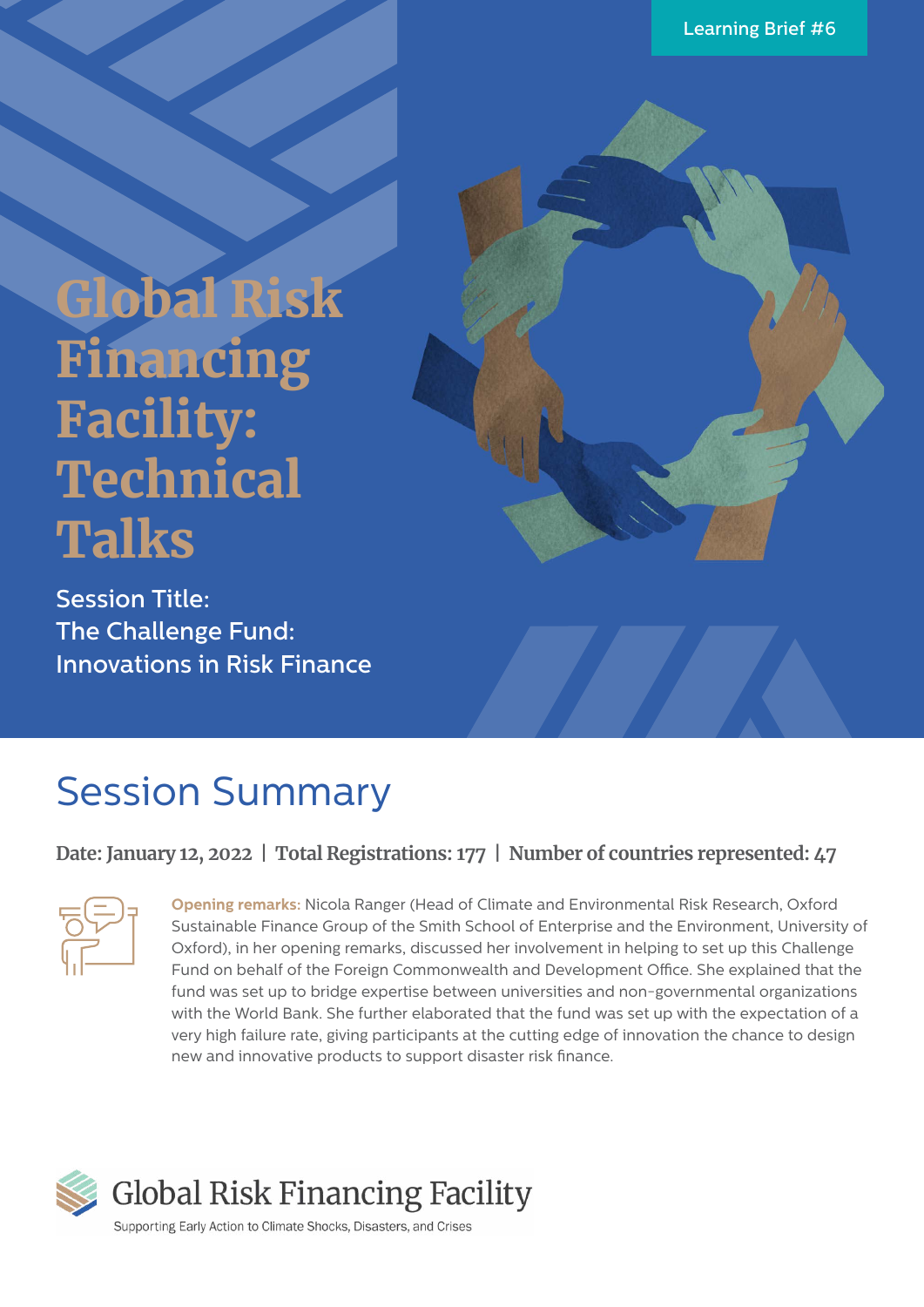

**Lightening Presentation:** Rashmin Gunasekera (Senior Disaster Risk Management Specialist Global Facility for Disaster Reduction and Recovery [GFDRR], World Bank Group), gave an overview of the Challenge Fund and explained that out of 270 expressions of interest, 10 projects were short-listed of which three projects won. They were F4S, INASAFE, and SMART. He then introduced each of the three projects briefly and invited them to give a short presentation:







**Technical Interview:** Benedikt Signer (Senior Financial Sector Specialist, Crisis and Disaster Risk Finance [CDRF], World Bank Group) interviewed the three presenters. Madhab Uprety (Technical Adviser & Asia Pacific Regional Lead, Red Cross Red Crescent Climate Centre, Nepal) also provided his perspective based on his participation in the INASAFE project.



**Audience Interaction:** Benedikt Signer facilitated the session which concluded with a facilitated Q&A session.